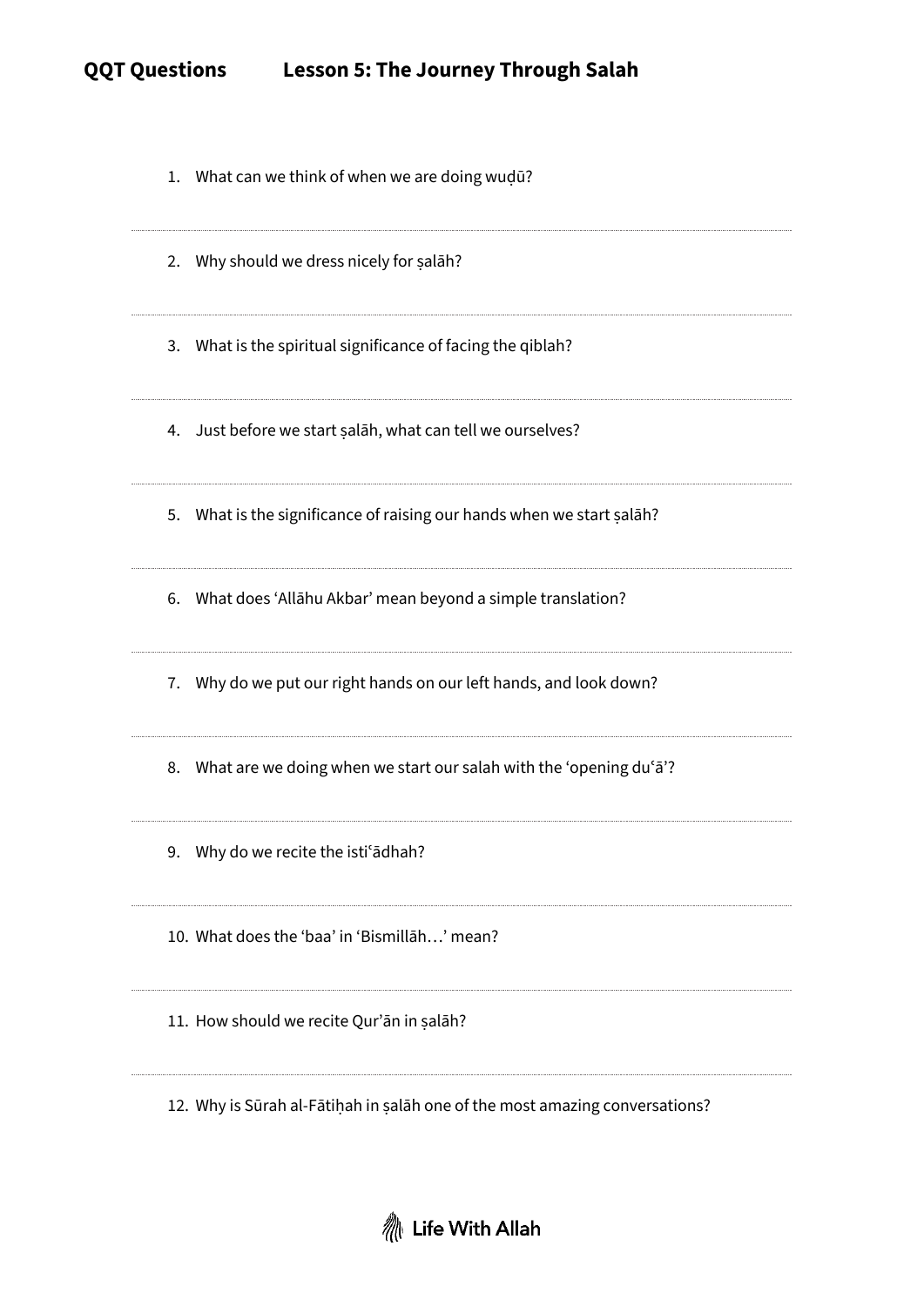| ?mean سَمِعَ اللَّهُ لِمَنْ حَمِدَهُ   13. What does                                       |
|--------------------------------------------------------------------------------------------|
| 14. What does rukū' symbolise?                                                             |
| 15. What does 'Subhana Rabbiyal A'la' mean?                                                |
| 16. Why is sujud the greatest pillar of salah?                                             |
| 17. What is the du'a' in between the two sajdahs?                                          |
| 18. What does 'at-tahiyyātu' mean?                                                         |
| 19. What does 'at-tayyibātu' mean?                                                         |
| 20. What does 'rahmah' mean beyond just 'mercy'?                                           |
| 21. What are we asking Allah when we send 'salām' upon our beloved Prophet<br>Muḥammad ?   |
| 22. What are we asking Allah when we send 'salah' upon our beloved Prophet<br>Muḥammad , ? |
| 23. What does 'Bārik' mean beyond just 'bless'?                                            |
| 24. What does 'Hamīd' mean?                                                                |